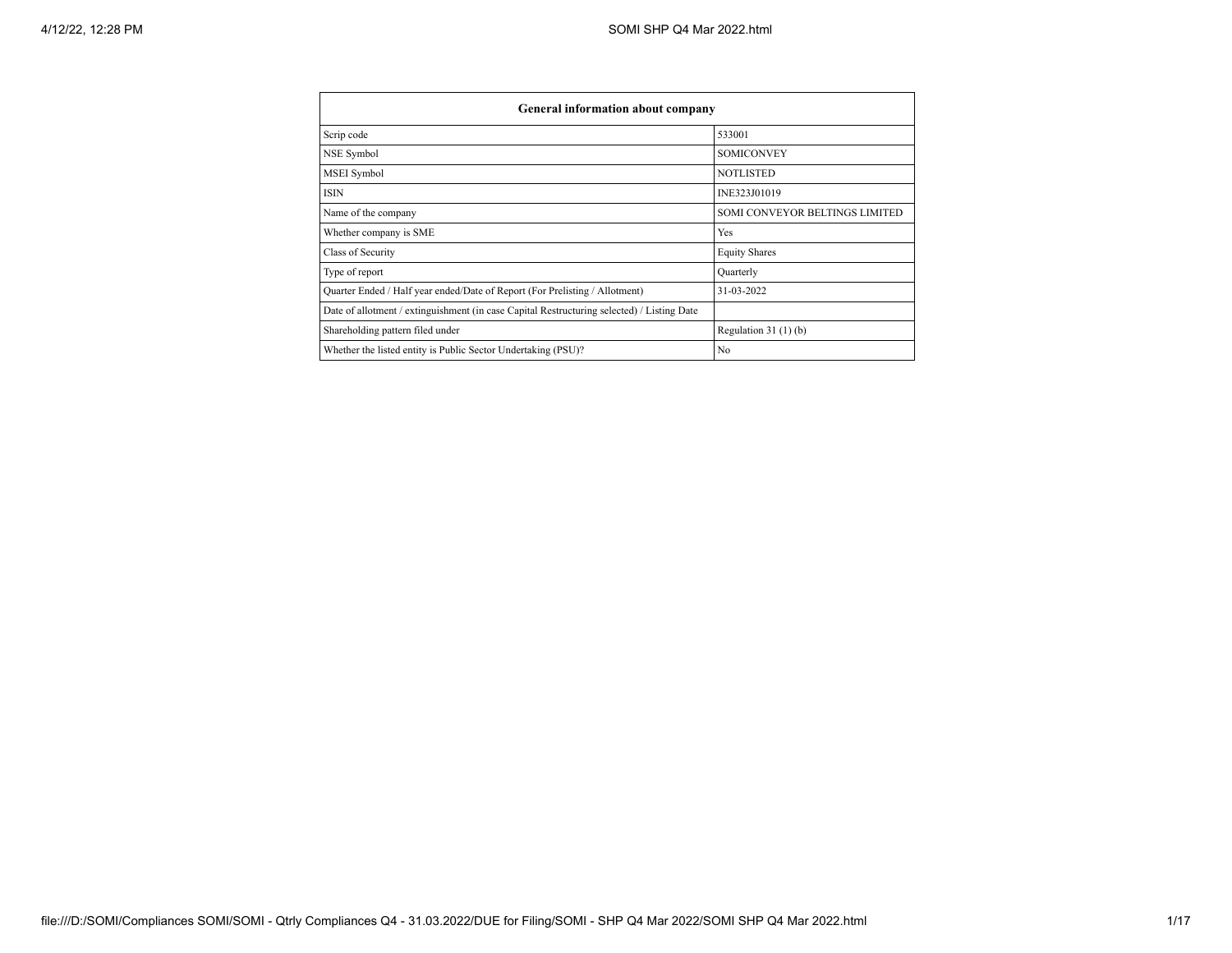|                | <b>Declaration</b>                                                                        |                |                                |                       |                             |  |  |  |  |
|----------------|-------------------------------------------------------------------------------------------|----------------|--------------------------------|-----------------------|-----------------------------|--|--|--|--|
| Sr.<br>No.     | Particular                                                                                | Yes/No         | Promoter and<br>Promoter Group | Public<br>shareholder | Non Promoter-<br>Non Public |  |  |  |  |
| 1              | Whether the Listed Entity has issued any partly paid up shares?                           | N <sub>0</sub> | N <sub>0</sub>                 | N <sub>0</sub>        | N <sub>0</sub>              |  |  |  |  |
| $\overline{2}$ | Whether the Listed Entity has issued any Convertible Securities<br>$\Omega$               | N <sub>0</sub> | N <sub>0</sub>                 | N <sub>0</sub>        | N <sub>0</sub>              |  |  |  |  |
| 3              | Whether the Listed Entity has issued any Warrants?                                        | N <sub>0</sub> | N <sub>0</sub>                 | N <sub>0</sub>        | N <sub>0</sub>              |  |  |  |  |
| $\overline{4}$ | Whether the Listed Entity has any shares against which<br>depository receipts are issued? | N <sub>0</sub> | N <sub>0</sub>                 | N <sub>0</sub>        | N <sub>0</sub>              |  |  |  |  |
| 5              | Whether the Listed Entity has any shares in locked-in?                                    | N <sub>0</sub> | N <sub>0</sub>                 | N <sub>0</sub>        | N <sub>0</sub>              |  |  |  |  |
| 6              | Whether any shares held by promoters are pledge or otherwise<br>encumbered?               | N <sub>o</sub> | N <sub>0</sub>                 |                       |                             |  |  |  |  |
| 7              | Whether company has equity shares with differential voting<br>rights?                     | N <sub>0</sub> | N <sub>0</sub>                 | N <sub>0</sub>        | N <sub>0</sub>              |  |  |  |  |
| 8              | Whether the listed entity has any significant beneficial owner?                           | Yes            |                                |                       |                             |  |  |  |  |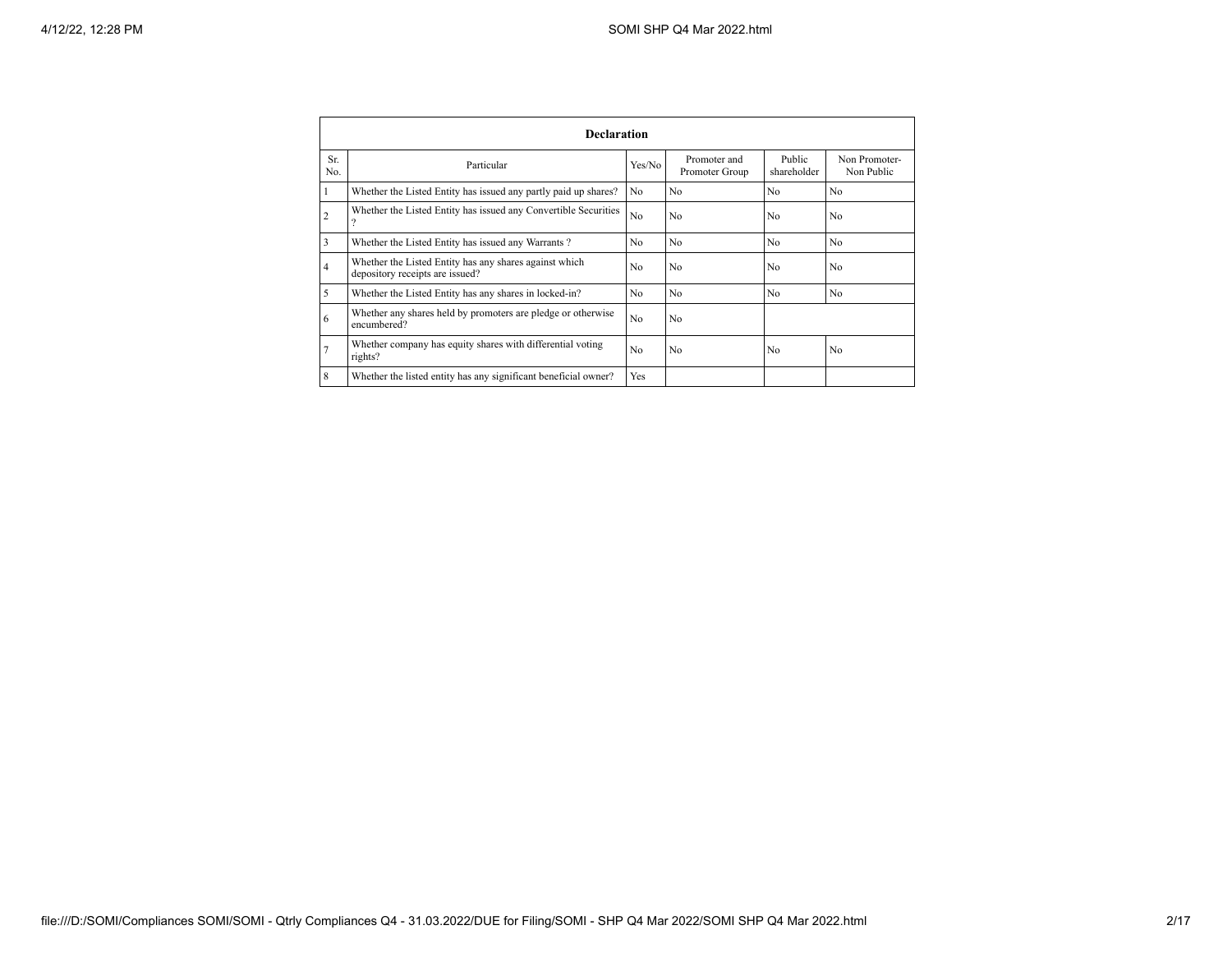|                   | Table I - Summary Statement holding of specified securities |              |                                                                  |                                      |                          |                          |                                                                             |                                                                  |  |              |            |  |
|-------------------|-------------------------------------------------------------|--------------|------------------------------------------------------------------|--------------------------------------|--------------------------|--------------------------|-----------------------------------------------------------------------------|------------------------------------------------------------------|--|--------------|------------|--|
|                   | Category                                                    | Nos Of       | No of<br>fully paid                                              | No Of<br>Partly<br>paid-up           | No. Of<br>shares         | Total nos<br>shares      | Shareholding as a<br>% of total no of<br>shares (calculated<br>as per SCRR, | Number of Voting Rights held in each<br>class of securities (IX) |  |              |            |  |
| Category<br>$($ I | of<br>shareholder                                           | shareholders | up equity<br>shares                                              | equity<br>shares                     | underlying<br>Depository | held (VII)<br>$= (IV) +$ |                                                                             | No of Voting (XIV) Rights                                        |  |              | Total as a |  |
|                   | (II)                                                        | (III)        | Receipts<br>held $(IV)$<br>held<br>$(V)$ + $(VI)$<br>(VI)<br>(V) | 1957) (VIII) As a<br>% of $(A+B+C2)$ | Class eg:<br>X           | Class<br>eg:y            | Total                                                                       | $%$ of<br>$(A+B+C)$                                              |  |              |            |  |
| (A)               | Promoter<br>&<br>Promoter<br>Group                          |              | 6960757                                                          |                                      |                          | 6960757                  | 59.09                                                                       | 6960757                                                          |  | 6960757      | 59.09      |  |
| (B)               | Public                                                      | 6815         | 4818899                                                          |                                      |                          | 4818899                  | 40.91                                                                       | 4818899                                                          |  | 4818899      | 40 91      |  |
| (C)               | Non<br>Promoter-<br>Non Public                              |              |                                                                  |                                      |                          |                          |                                                                             |                                                                  |  |              |            |  |
| (C1)              | <b>Shares</b><br>underlying<br><b>DRs</b>                   |              |                                                                  |                                      |                          |                          |                                                                             |                                                                  |  |              |            |  |
| (C2)              | Shares held<br>by<br>Employee<br>Trusts                     |              |                                                                  |                                      |                          |                          |                                                                             |                                                                  |  |              |            |  |
|                   | Total                                                       | 6822         | 11779656                                                         |                                      |                          | 11779656                 | 100                                                                         | 11779656                                                         |  | 11779656 100 |            |  |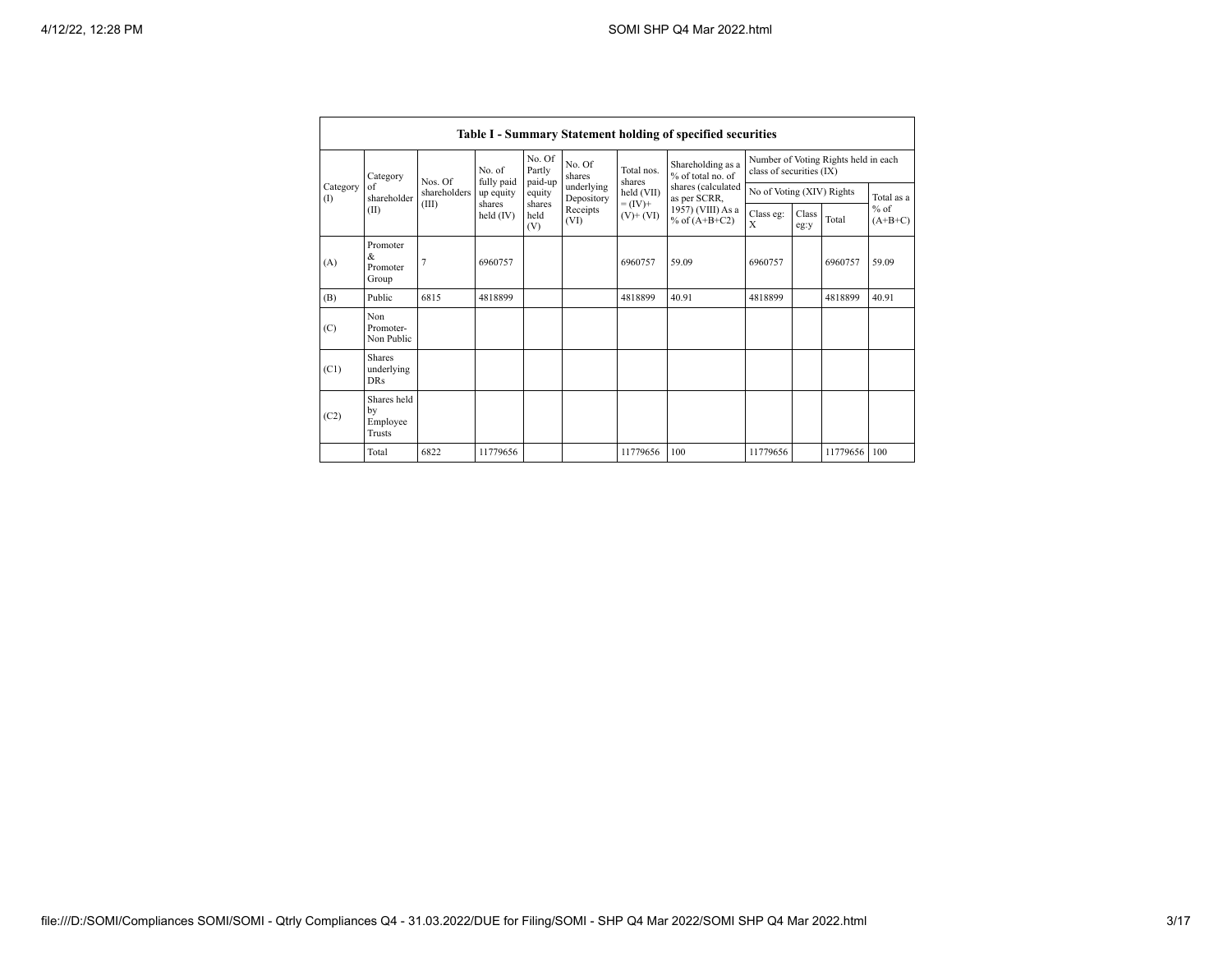|          | Table I - Summary Statement holding of specified securities |                                                 |                                       |                                                                                                                                                                                                                                                                                                 |                       |                                                  |            |                                                                               |                              |                                       |
|----------|-------------------------------------------------------------|-------------------------------------------------|---------------------------------------|-------------------------------------------------------------------------------------------------------------------------------------------------------------------------------------------------------------------------------------------------------------------------------------------------|-----------------------|--------------------------------------------------|------------|-------------------------------------------------------------------------------|------------------------------|---------------------------------------|
| Category | Category<br>of                                              | No. Of<br><b>Shares</b><br>Underlying           | No. of<br><b>Shares</b><br>Underlying | No. Of Shares<br>Shareholding, as a %<br>Underlying<br>assuming full<br>conversion of<br>Outstanding<br>convertible<br>convertible securities (<br>securities and<br>as a percentage of<br>No. Of<br>diluted share capital)<br>$(XI)=(VII)+(X) As a %$<br>Warrants (Xi)<br>of $(A+B+C2)$<br>(a) |                       | Number of<br>Locked in<br>shares (XII)           |            | Number of<br><b>Shares</b><br>pledged or<br>otherwise<br>encumbered<br>(XIII) |                              | Number of<br>equity shares<br>held in |
| (1)      | shareholder<br>(II)                                         | Outstanding<br>convertible<br>securities<br>(X) | Outstanding<br>Warrants<br>$(X_i)$    |                                                                                                                                                                                                                                                                                                 | N <sub>0</sub><br>(a) | As a<br>$%$ of<br>total<br>Shares<br>held<br>(b) | No.<br>(a) | As a<br>$%$ of<br>total<br><b>Shares</b><br>held<br>(b)                       | dematerialized<br>form (XIV) |                                       |
| (A)      | Promoter<br>&<br>Promoter<br>Group                          |                                                 |                                       |                                                                                                                                                                                                                                                                                                 | 59.09                 |                                                  |            |                                                                               |                              | 6960757                               |
| (B)      | Public                                                      |                                                 |                                       |                                                                                                                                                                                                                                                                                                 | 40.91                 |                                                  |            |                                                                               |                              | 3996889                               |
| (C)      | Non<br>Promoter-<br>Non Public                              |                                                 |                                       |                                                                                                                                                                                                                                                                                                 |                       |                                                  |            |                                                                               |                              |                                       |
| (C1)     | <b>Shares</b><br>underlying<br><b>DRs</b>                   |                                                 |                                       |                                                                                                                                                                                                                                                                                                 |                       |                                                  |            |                                                                               |                              |                                       |
| (C2)     | Shares held<br>by<br>Employee<br>Trusts                     |                                                 |                                       |                                                                                                                                                                                                                                                                                                 |                       |                                                  |            |                                                                               |                              |                                       |
|          | Total                                                       |                                                 |                                       |                                                                                                                                                                                                                                                                                                 | 100                   |                                                  |            |                                                                               |                              | 10957646                              |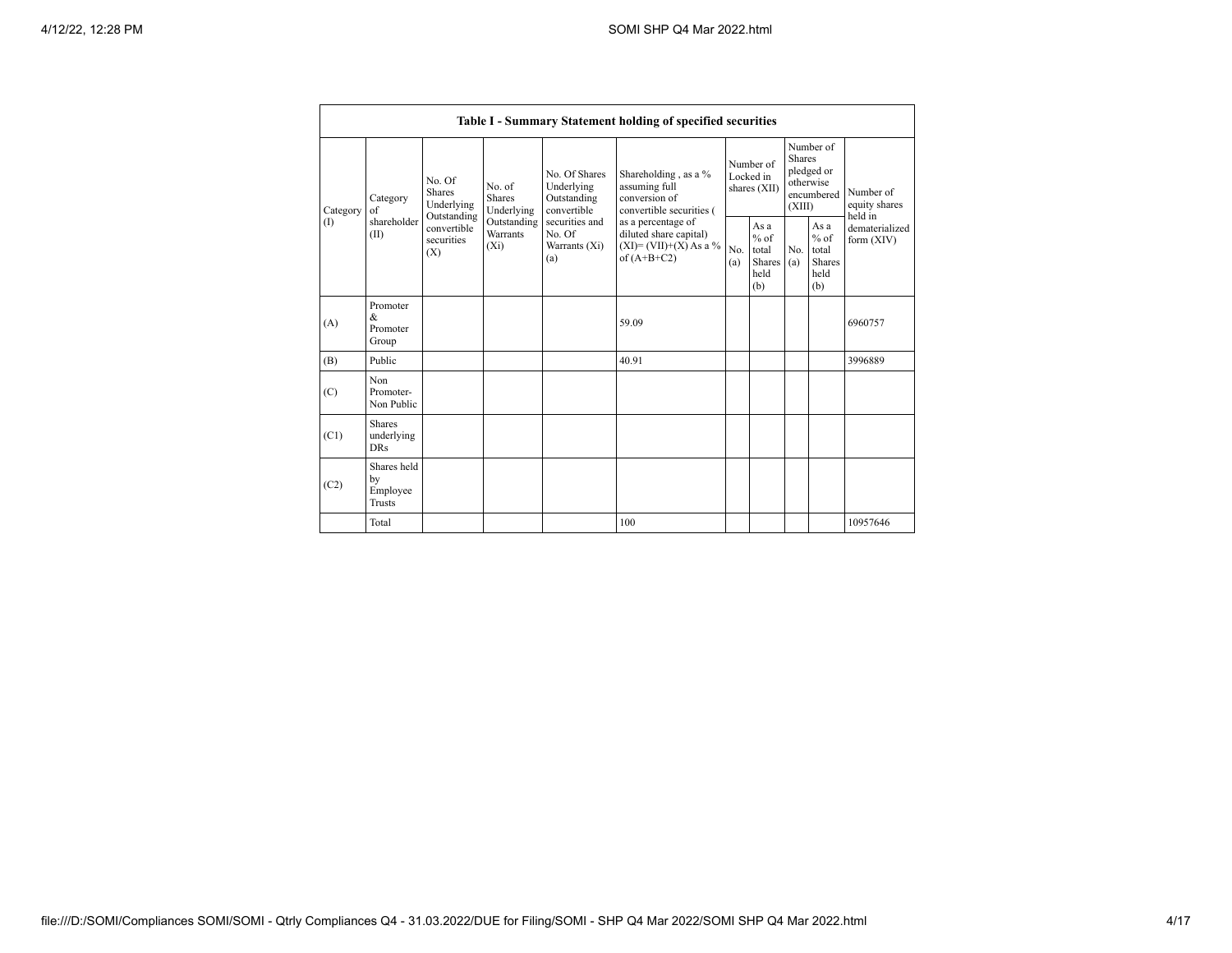|                                                                                                |                                                                                                                     |                         |                                   | No.<br>Of                       | No. Of                             | Total nos.                  | Shareholding<br>as a % of                            | Number of Voting Rights held in each<br>class of securities (IX) |               |          |                           |
|------------------------------------------------------------------------------------------------|---------------------------------------------------------------------------------------------------------------------|-------------------------|-----------------------------------|---------------------------------|------------------------------------|-----------------------------|------------------------------------------------------|------------------------------------------------------------------|---------------|----------|---------------------------|
| Sr.                                                                                            | Category &<br>Name of the                                                                                           | Nos. Of<br>shareholders | No. of<br>fully paid<br>up equity | Partly<br>paid-<br>up           | shares<br>underlying<br>Depository | shares<br>held<br>$(VII) =$ | total no. of<br>shares<br>(calculated as             | No of Voting (XIV) Rights                                        |               |          | Total<br>as a %<br>of     |
|                                                                                                | Shareholders (I)                                                                                                    | (III)                   | shares<br>held $(IV)$             | equity<br>shares<br>held<br>(V) | Receipts<br>(VI)                   | $(IV)$ +<br>$(V)$ + $(VI)$  | per SCRR,<br>1957) (VIII)<br>As a % of<br>$(A+B+C2)$ | Class eg:<br>X                                                   | Class<br>eg:y | Total    | Total<br>Voting<br>rights |
| А                                                                                              | Table II - Statement showing shareholding pattern of the Promoter and Promoter Group                                |                         |                                   |                                 |                                    |                             |                                                      |                                                                  |               |          |                           |
| (1)                                                                                            | Indian                                                                                                              |                         |                                   |                                 |                                    |                             |                                                      |                                                                  |               |          |                           |
| (a)                                                                                            | Individuals/Hindu<br>undivided Family                                                                               | $\tau$                  | 6960757                           |                                 |                                    | 6960757                     | 59.09                                                | 6960757                                                          |               | 6960757  | 59.09                     |
| Sub-Total<br>(A)(1)                                                                            |                                                                                                                     | $\tau$                  | 6960757                           |                                 |                                    | 6960757                     | 59.09                                                | 6960757                                                          |               | 6960757  | 59.09                     |
| (2)                                                                                            | Foreign                                                                                                             |                         |                                   |                                 |                                    |                             |                                                      |                                                                  |               |          |                           |
| Total<br>Shareholding<br>of Promoter<br>and<br>Promoter<br>Group $(A)=$<br>$(A)(1)+(A)$<br>(2) |                                                                                                                     | $\tau$                  | 6960757                           |                                 |                                    | 6960757                     | 59.09                                                | 6960757                                                          |               | 6960757  | 59.09                     |
| B                                                                                              | Table III - Statement showing shareholding pattern of the Public shareholder                                        |                         |                                   |                                 |                                    |                             |                                                      |                                                                  |               |          |                           |
| (1)                                                                                            | Institutions                                                                                                        |                         |                                   |                                 |                                    |                             |                                                      |                                                                  |               |          |                           |
| (3)                                                                                            | Non-institutions                                                                                                    |                         |                                   |                                 |                                    |                             |                                                      |                                                                  |               |          |                           |
| (a(i))                                                                                         | Individuals -<br>i.Individual<br>shareholders<br>holding nominal<br>share capital up<br>to Rs. 2 lakhs.             | 6584                    | 2128118                           |                                 |                                    | 2128118                     | 18.07                                                | 2128118                                                          |               | 2128118  | 18.07                     |
| (a(ii))                                                                                        | Individuals - ii.<br>Individual<br>shareholders<br>holding nominal<br>share capital in<br>excess of Rs. 2<br>lakhs. | 5                       | 431211                            |                                 |                                    | 431211                      | 3.66                                                 | 431211                                                           |               | 431211   | 3.66                      |
| (e)                                                                                            | Any Other<br>(specify)                                                                                              | 226                     | 2259570                           |                                 |                                    | 2259570                     | 19.18                                                | 2259570                                                          |               | 2259570  | 19.18                     |
| Sub-Total<br>(B)(3)                                                                            |                                                                                                                     | 6815                    | 4818899                           |                                 |                                    | 4818899                     | 40.91                                                | 4818899                                                          |               | 4818899  | 40.91                     |
| <b>Total Public</b><br>Shareholding<br>$(B)=(B)(1)+$<br>$(B)(2)+(B)$<br>(3)                    |                                                                                                                     | 6815                    | 4818899                           |                                 |                                    | 4818899                     | 40.91                                                | 4818899                                                          |               | 4818899  | 40.91                     |
| $\mathbf C$                                                                                    | Table IV - Statement showing shareholding pattern of the Non Promoter- Non Public shareholder                       |                         |                                   |                                 |                                    |                             |                                                      |                                                                  |               |          |                           |
| Total (<br>$A+B+C2$ )                                                                          |                                                                                                                     | 6822                    | 11779656                          |                                 |                                    | 11779656                    | 100                                                  | 11779656                                                         |               | 11779656 | 100                       |
| Total<br>$(A+B+C)$                                                                             |                                                                                                                     | 6822                    | 11779656                          |                                 |                                    | 11779656                    | 100                                                  | 11779656                                                         |               | 11779656 | 100                       |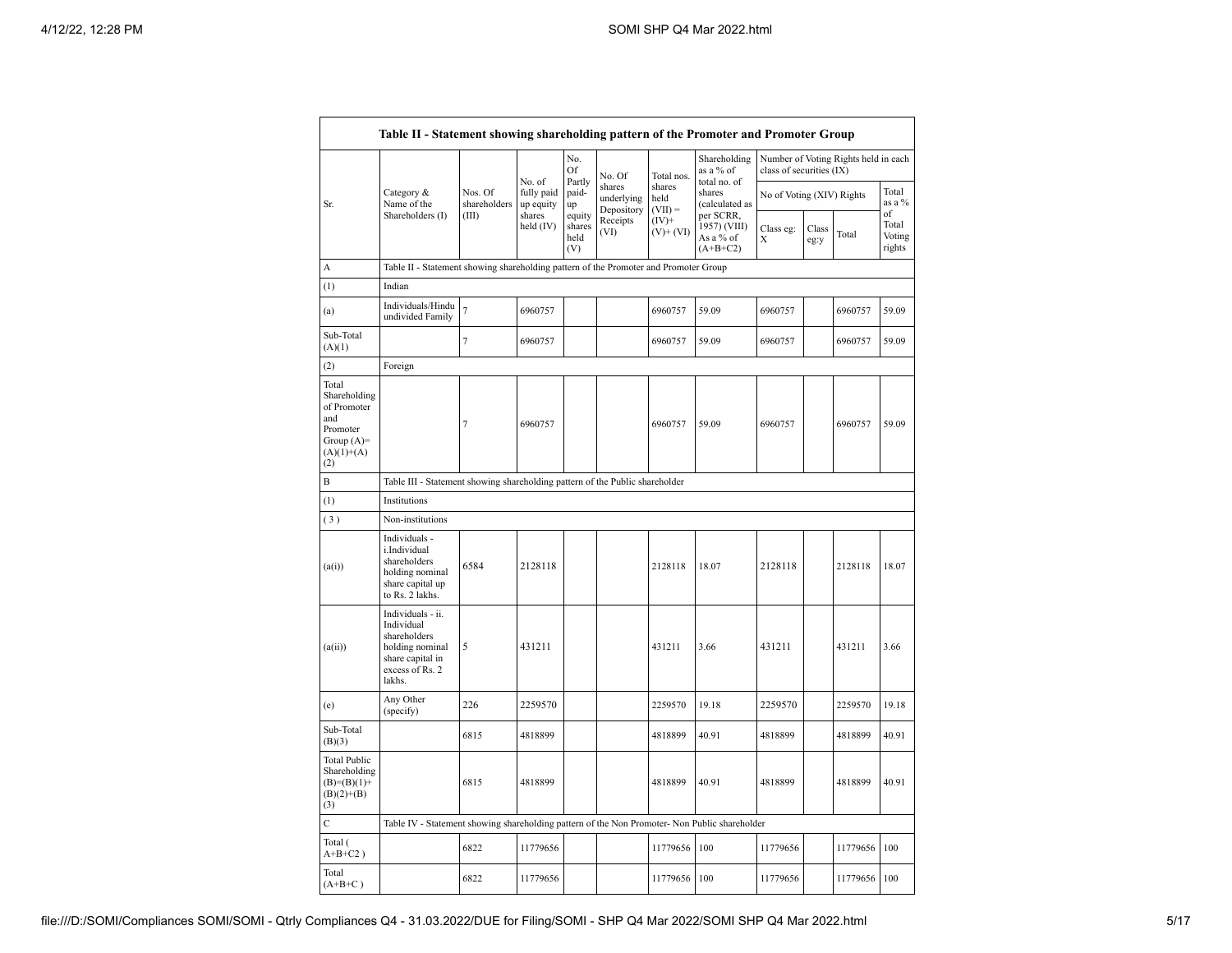|                                                                                         |                                                 |                                       |                                                             | Table II - Statement showing shareholding pattern of the Promoter and Promoter Group          |                                        |                                                  |                                                                               |                                                  |                                       |
|-----------------------------------------------------------------------------------------|-------------------------------------------------|---------------------------------------|-------------------------------------------------------------|-----------------------------------------------------------------------------------------------|----------------------------------------|--------------------------------------------------|-------------------------------------------------------------------------------|--------------------------------------------------|---------------------------------------|
| Sr.                                                                                     | No. Of<br><b>Shares</b><br>Underlying           | No. of<br><b>Shares</b><br>Underlying | No. Of Shares<br>Underlying<br>Outstanding                  | Shareholding, as a %<br>assuming full conversion of<br>convertible securities (as a           | Number of<br>Locked in<br>shares (XII) |                                                  | Number of<br><b>Shares</b><br>pledged or<br>otherwise<br>encumbered<br>(XIII) |                                                  | Number of<br>equity shares<br>held in |
|                                                                                         | Outstanding<br>convertible<br>securities<br>(X) | Outstanding<br>Warrants<br>$(X_i)$    | convertible<br>securities and<br>No. Of Warrants<br>(Xi)(a) | percentage of diluted share<br>capital) $(XI) = (VII)+(X) As$<br>a % of $(A+B+C2)$            |                                        | As a<br>$%$ of<br>total<br>Shares<br>held<br>(b) | No.<br>(a)                                                                    | As a<br>$%$ of<br>total<br>Shares<br>held<br>(b) | dematerialized<br>form $(XIV)$        |
| A                                                                                       |                                                 |                                       |                                                             | Table II - Statement showing shareholding pattern of the Promoter and Promoter Group          |                                        |                                                  |                                                                               |                                                  |                                       |
| (1)                                                                                     | Indian                                          |                                       |                                                             |                                                                                               |                                        |                                                  |                                                                               |                                                  |                                       |
| (a)                                                                                     |                                                 |                                       |                                                             | 59.09                                                                                         |                                        |                                                  |                                                                               |                                                  | 6960757                               |
| Sub-Total (A)<br>(1)                                                                    |                                                 |                                       |                                                             | 59.09                                                                                         |                                        |                                                  |                                                                               |                                                  | 6960757                               |
| (2)                                                                                     | Foreign                                         |                                       |                                                             |                                                                                               |                                        |                                                  |                                                                               |                                                  |                                       |
| Total<br>Shareholding<br>of Promoter<br>and Promoter<br>Group $(A)=$<br>$(A)(1)+(A)(2)$ |                                                 |                                       |                                                             | 59.09                                                                                         |                                        |                                                  |                                                                               |                                                  | 6960757                               |
| B                                                                                       |                                                 |                                       |                                                             | Table III - Statement showing shareholding pattern of the Public shareholder                  |                                        |                                                  |                                                                               |                                                  |                                       |
| (1)                                                                                     | Institutions                                    |                                       |                                                             |                                                                                               |                                        |                                                  |                                                                               |                                                  |                                       |
| (3)                                                                                     | Non-institutions                                |                                       |                                                             |                                                                                               |                                        |                                                  |                                                                               |                                                  |                                       |
| (a(i))                                                                                  |                                                 |                                       |                                                             | 18.07                                                                                         |                                        |                                                  |                                                                               |                                                  | 2128108                               |
| (a(ii))                                                                                 |                                                 |                                       |                                                             | 3.66                                                                                          |                                        |                                                  |                                                                               |                                                  | 431211                                |
| (e)                                                                                     |                                                 |                                       |                                                             | 19.18                                                                                         |                                        |                                                  |                                                                               |                                                  | 1437570                               |
| Sub-Total (B)<br>(3)                                                                    |                                                 |                                       |                                                             | 40.91                                                                                         |                                        |                                                  |                                                                               |                                                  | 3996889                               |
| <b>Total Public</b><br>Shareholding<br>$(B)=(B)(1)+$<br>$(B)(2)+(B)(3)$                 |                                                 |                                       |                                                             | 40.91                                                                                         |                                        |                                                  |                                                                               |                                                  | 3996889                               |
| $\mathcal{C}$                                                                           |                                                 |                                       |                                                             | Table IV - Statement showing shareholding pattern of the Non Promoter- Non Public shareholder |                                        |                                                  |                                                                               |                                                  |                                       |
| Total (<br>$A+B+C2$ )                                                                   |                                                 |                                       |                                                             | 100                                                                                           |                                        |                                                  |                                                                               |                                                  | 10957646                              |
| Total (A+B+C                                                                            |                                                 |                                       |                                                             | 100                                                                                           |                                        |                                                  |                                                                               |                                                  | 10957646                              |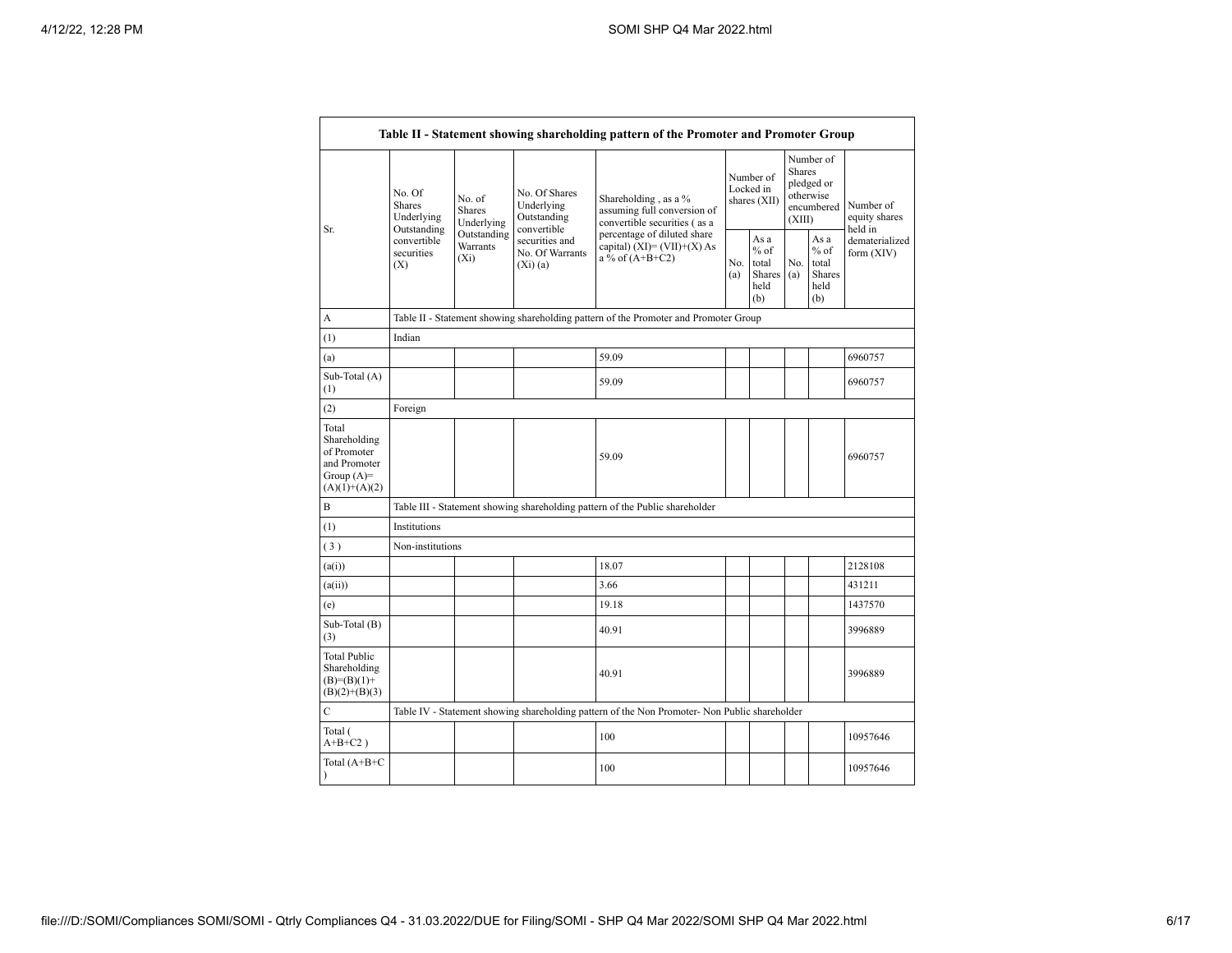| Individuals/Hindu undivided Family                                                                                                            |                                  |                                     |                                             |                                         |                                 |                                 |                          |  |  |
|-----------------------------------------------------------------------------------------------------------------------------------------------|----------------------------------|-------------------------------------|---------------------------------------------|-----------------------------------------|---------------------------------|---------------------------------|--------------------------|--|--|
| Searial No.                                                                                                                                   | $\mathbf{1}$                     | $\overline{c}$                      | 3                                           | $\overline{4}$                          | 5                               | 6                               | 7                        |  |  |
| Name of the<br>Shareholders (I)                                                                                                               | <b>GAURAV</b><br><b>BHANSALI</b> | <b>OM KUMARI</b><br><b>BHANSALI</b> | OM PRAKASH<br><b>BHANSALI</b><br><b>HUF</b> | <b>OM</b><br>PRAKASH<br><b>BHANSALI</b> | <b>PRIYA</b><br><b>BHANSALI</b> | <b>RUCHI</b><br><b>BHANSALI</b> | VIMAL<br><b>BHANSALI</b> |  |  |
| PAN(II)                                                                                                                                       | ADDPB0795R                       | ABFPB0643N                          | AAAHO7932H                                  | AAYPB9950G                              | AGQPB6184Q                      | AIIPB0949H                      | ADDPB0794Q               |  |  |
| No. of fully paid<br>up equity shares<br>held (IV)                                                                                            | 577305                           | 1091221                             | 135000                                      | 4417011                                 | 68691                           | 72689                           | 598840                   |  |  |
| No. Of Partly paid-<br>up equity shares<br>held (V)                                                                                           |                                  |                                     |                                             |                                         |                                 |                                 |                          |  |  |
| No. Of shares<br>underlying<br>Depository<br>Receipts (VI)                                                                                    |                                  |                                     |                                             |                                         |                                 |                                 |                          |  |  |
| Total nos. shares<br>held $(VII) = (IV) +$<br>$(V)$ + $(VI)$                                                                                  | 577305                           | 1091221                             | 135000                                      | 4417011                                 | 68691                           | 72689                           | 598840                   |  |  |
| Shareholding as a<br>% of total no. of<br>shares (calculated<br>as per SCRR,<br>1957) (VIII) As a<br>% of $(A+B+C2)$                          | 4.9                              | 9.26                                | 1.15                                        | 37.5                                    | 0.58                            | 0.62                            | 5.08                     |  |  |
| Number of Voting Rights held in each class of securities (IX)                                                                                 |                                  |                                     |                                             |                                         |                                 |                                 |                          |  |  |
| Class eg: $X$                                                                                                                                 | 577305                           | 1091221                             | 135000                                      | 4417011                                 | 68691                           | 72689                           | 598840                   |  |  |
| Class eg:y                                                                                                                                    |                                  |                                     |                                             |                                         |                                 |                                 |                          |  |  |
| Total                                                                                                                                         | 577305                           | 1091221                             | 135000                                      | 4417011                                 | 68691                           | 72689                           | 598840                   |  |  |
| Total as a % of<br><b>Total Voting rights</b>                                                                                                 | 4.9                              | 9.26                                | 1.15                                        | 37.5                                    | 0.58                            | 0.62                            | 5.08                     |  |  |
| No. Of Shares<br>Underlying<br>Outstanding<br>convertible<br>securities $(X)$                                                                 |                                  |                                     |                                             |                                         |                                 |                                 |                          |  |  |
| No. of Shares<br>Underlying<br>Outstanding<br>Warrants (Xi)                                                                                   |                                  |                                     |                                             |                                         |                                 |                                 |                          |  |  |
| No. Of Shares<br>Underlying<br>Outstanding<br>convertible<br>securities and No.<br>Of Warrants (Xi)<br>(a)                                    |                                  |                                     |                                             |                                         |                                 |                                 |                          |  |  |
| Shareholding, as a<br>% assuming full<br>conversion of<br>convertible<br>securities (as a<br>percentage of<br>diluted share<br>capital) (XI)= | 4.9                              | 9.26                                | 1.15                                        | 37.5                                    | 0.58                            | 0.62                            | 5.08                     |  |  |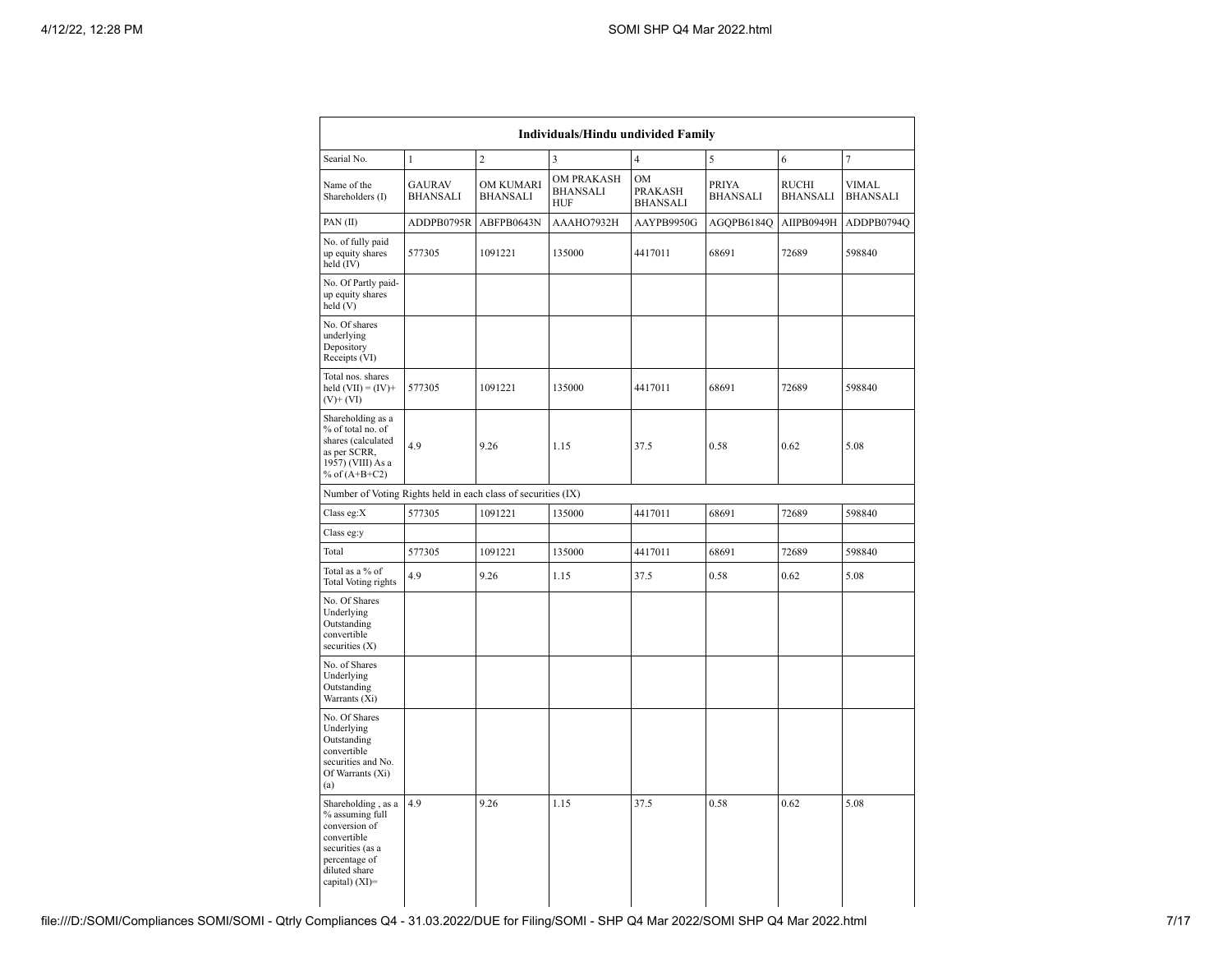| $(VII)+(Xi)(a) As a$<br>% of $(A+B+C2)$                              |                                  |          |          |          |          |          |          |  |  |  |  |
|----------------------------------------------------------------------|----------------------------------|----------|----------|----------|----------|----------|----------|--|--|--|--|
|                                                                      | Number of Locked in shares (XII) |          |          |          |          |          |          |  |  |  |  |
| No. $(a)$                                                            |                                  |          |          |          |          |          |          |  |  |  |  |
| As a % of total<br>Shares held (b)                                   |                                  |          |          |          |          |          |          |  |  |  |  |
| Number of Shares pledged or otherwise encumbered (XIII)              |                                  |          |          |          |          |          |          |  |  |  |  |
| No. $(a)$                                                            |                                  |          |          |          |          |          |          |  |  |  |  |
| As a % of total<br>Shares held (b)                                   |                                  |          |          |          |          |          |          |  |  |  |  |
| Number of equity<br>shares held in<br>dematerialized<br>form $(XIV)$ | 577305                           | 1091221  | 135000   | 4417011  | 68691    | 72689    | 598840   |  |  |  |  |
| Reason for not providing PAN                                         |                                  |          |          |          |          |          |          |  |  |  |  |
| Reason for not<br>providing PAN                                      |                                  |          |          |          |          |          |          |  |  |  |  |
| Shareholder type                                                     | Promoter                         | Promoter | Promoter | Promoter | Promoter | Promoter | Promoter |  |  |  |  |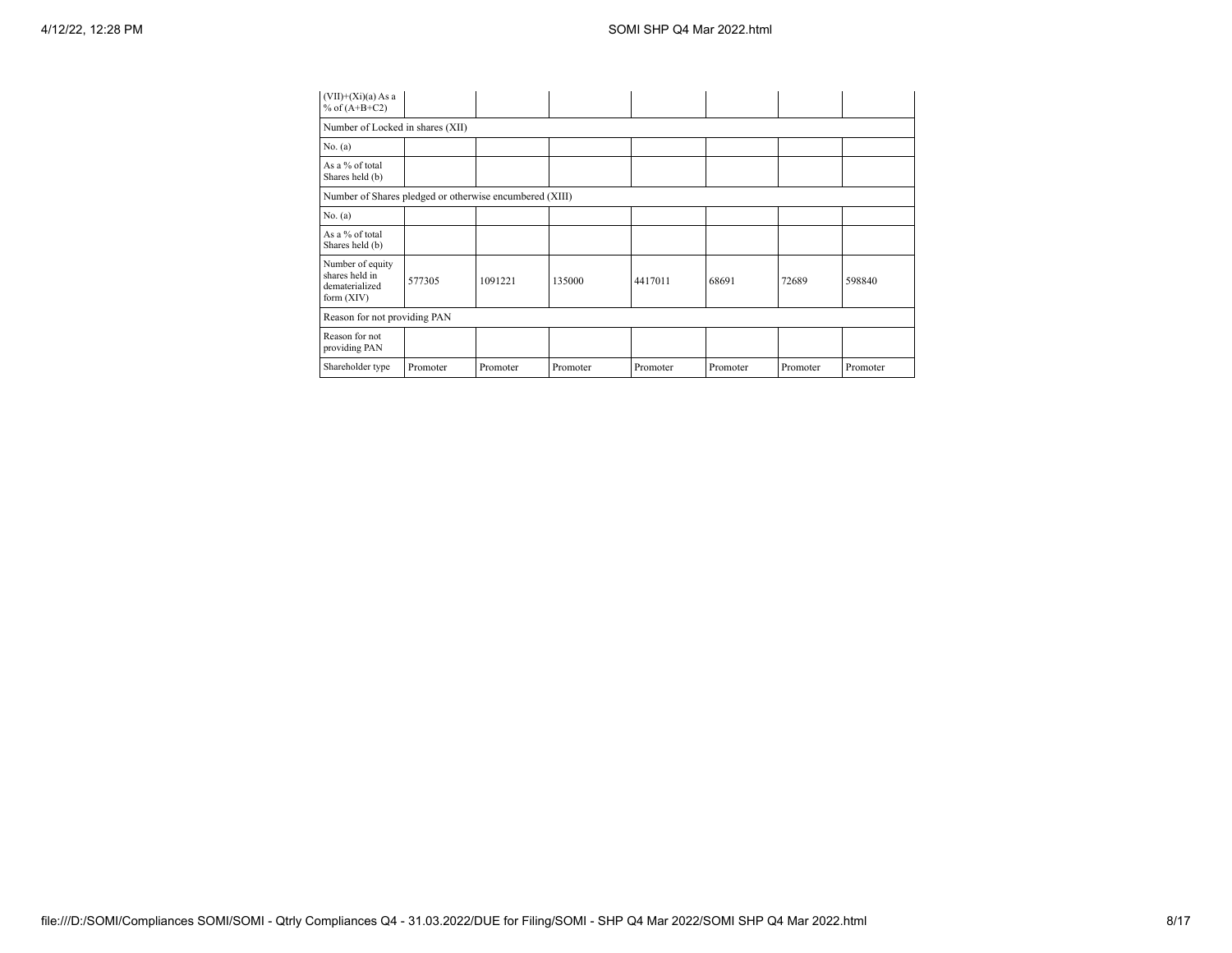|                                                                                                                                                                                          | Individuals/Hindu undivided Family                            |  |  |  |  |  |  |  |
|------------------------------------------------------------------------------------------------------------------------------------------------------------------------------------------|---------------------------------------------------------------|--|--|--|--|--|--|--|
| Searial No.                                                                                                                                                                              |                                                               |  |  |  |  |  |  |  |
| Name of the<br>Shareholders (I)                                                                                                                                                          | Click here to go back                                         |  |  |  |  |  |  |  |
| PAN(II)                                                                                                                                                                                  | Total                                                         |  |  |  |  |  |  |  |
| No. of fully paid<br>up equity shares<br>held (IV)                                                                                                                                       | 6960757                                                       |  |  |  |  |  |  |  |
| No. Of Partly paid-<br>up equity shares<br>held (V)                                                                                                                                      |                                                               |  |  |  |  |  |  |  |
| No. Of shares<br>underlying<br>Depository<br>Receipts (VI)                                                                                                                               |                                                               |  |  |  |  |  |  |  |
| Total nos. shares<br>held $(VII) = (IV) +$<br>$(V)$ + $(VI)$                                                                                                                             | 6960757                                                       |  |  |  |  |  |  |  |
| Shareholding as a<br>% of total no. of<br>shares (calculated<br>as per SCRR,<br>1957) (VIII) As a<br>% of $(A+B+C2)$                                                                     | 59.09                                                         |  |  |  |  |  |  |  |
|                                                                                                                                                                                          | Number of Voting Rights held in each class of securities (IX) |  |  |  |  |  |  |  |
| Class eg:X                                                                                                                                                                               | 6960757                                                       |  |  |  |  |  |  |  |
| Class eg:y                                                                                                                                                                               |                                                               |  |  |  |  |  |  |  |
| Total                                                                                                                                                                                    | 6960757                                                       |  |  |  |  |  |  |  |
| Total as a % of<br><b>Total Voting rights</b>                                                                                                                                            | 59.09                                                         |  |  |  |  |  |  |  |
| No. Of Shares<br>Underlying<br>Outstanding<br>convertible<br>securities $(X)$                                                                                                            |                                                               |  |  |  |  |  |  |  |
| No. of Shares<br>Underlying<br>Outstanding<br>Warrants (Xi)                                                                                                                              |                                                               |  |  |  |  |  |  |  |
| No. Of Shares<br>Underlying<br>Outstanding<br>convertible<br>securities and No.<br>Of Warrants (Xi)<br>(a)                                                                               |                                                               |  |  |  |  |  |  |  |
| Shareholding, as a<br>% assuming full<br>conversion of<br>convertible<br>securities (as a<br>percentage of<br>diluted share<br>capital) (XI)=<br>$(VII)+(Xi)(a) As a$<br>% of $(A+B+C2)$ | 59.09                                                         |  |  |  |  |  |  |  |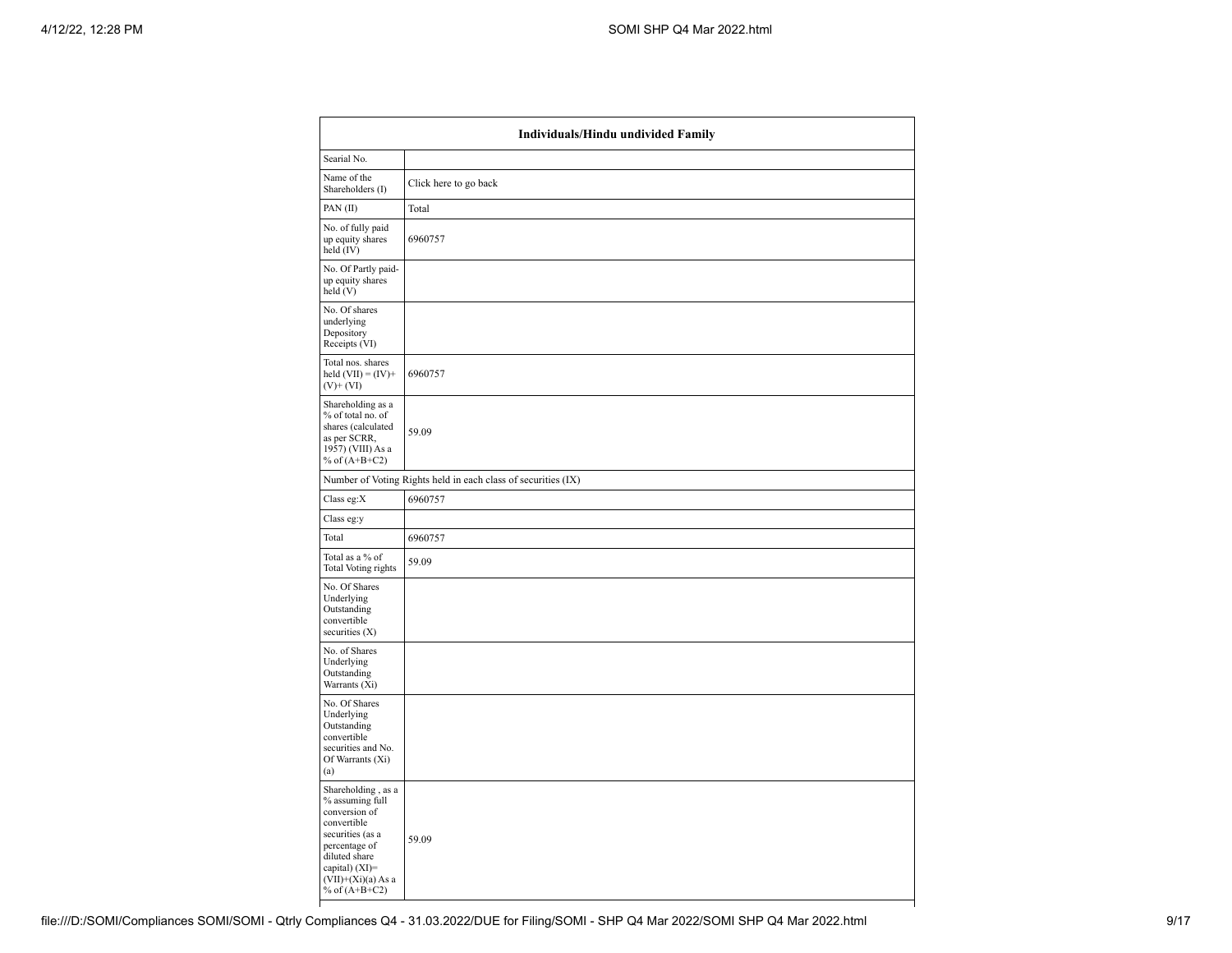| Number of Locked in shares (XII)                                     |                                                         |
|----------------------------------------------------------------------|---------------------------------------------------------|
| No. $(a)$                                                            |                                                         |
| As a % of total<br>Shares held (b)                                   |                                                         |
|                                                                      | Number of Shares pledged or otherwise encumbered (XIII) |
| No. $(a)$                                                            |                                                         |
| As a % of total<br>Shares held (b)                                   |                                                         |
| Number of equity<br>shares held in<br>dematerialized<br>form $(XIV)$ | 6960757                                                 |
| Reason for not providing PAN                                         |                                                         |
| Reason for not<br>providing PAN                                      |                                                         |
| Shareholder type                                                     |                                                         |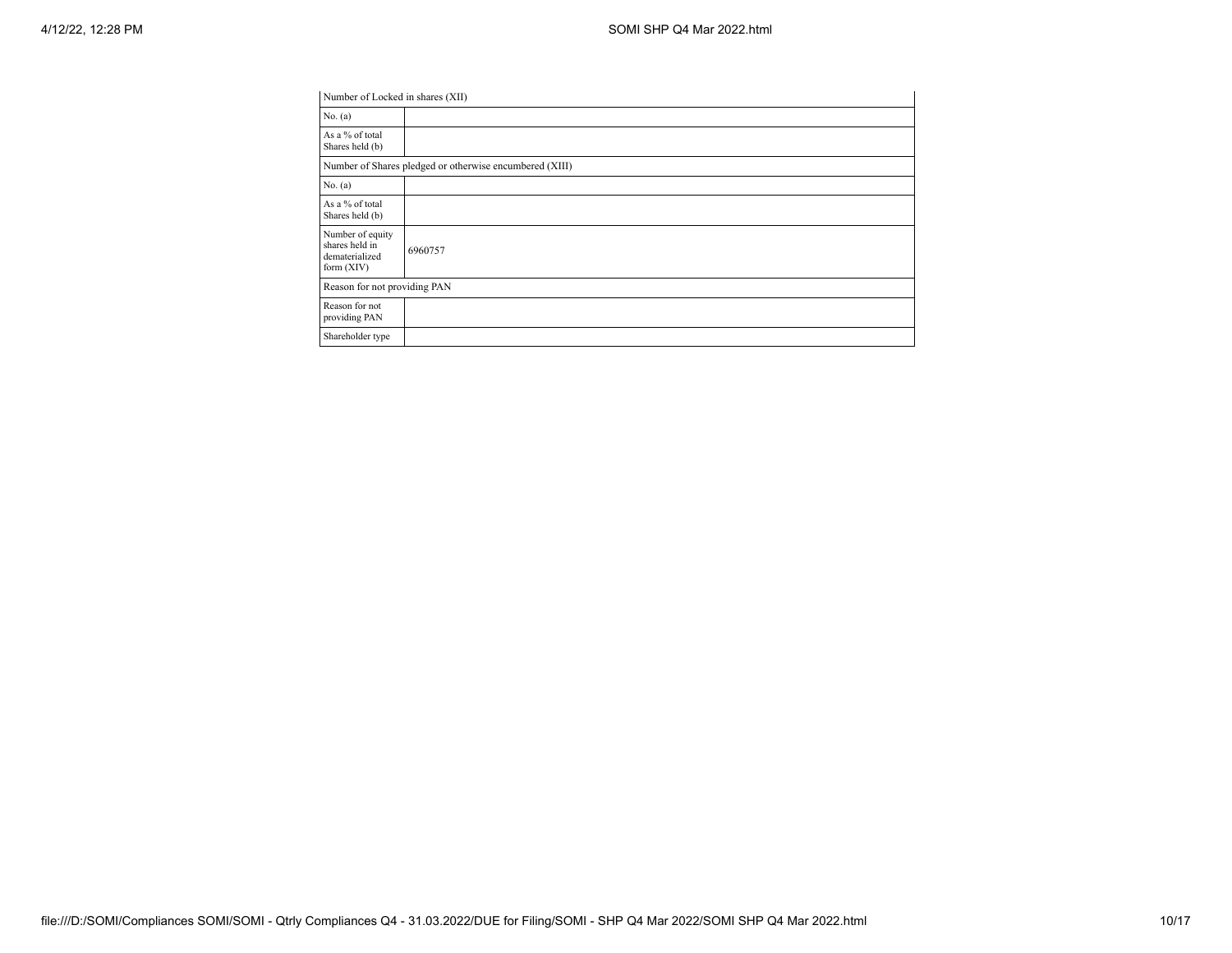| Individuals - ii. Individual shareholders holding nominal share capital in excess of Rs. 2 lakhs.                                                                                    |                                                               |                       |  |  |  |  |  |
|--------------------------------------------------------------------------------------------------------------------------------------------------------------------------------------|---------------------------------------------------------------|-----------------------|--|--|--|--|--|
| Searial No.                                                                                                                                                                          | $\mathbf{1}$                                                  |                       |  |  |  |  |  |
| Name of the<br>Shareholders (I)                                                                                                                                                      | RAJENDRAKUMAR S BHIMRAJKA                                     | Click here to go back |  |  |  |  |  |
| PAN(II)                                                                                                                                                                              | AETPB8730P                                                    | Total                 |  |  |  |  |  |
| No. of fully paid<br>up equity shares<br>held $(IV)$                                                                                                                                 | 275000                                                        | 275000                |  |  |  |  |  |
| No. Of Partly paid-<br>up equity shares<br>held(V)                                                                                                                                   |                                                               |                       |  |  |  |  |  |
| No. Of shares<br>underlying<br>Depository<br>Receipts (VI)                                                                                                                           |                                                               |                       |  |  |  |  |  |
| Total nos. shares<br>held $(VII) = (IV) +$<br>$(V)+(VI)$                                                                                                                             | 275000                                                        | 275000                |  |  |  |  |  |
| Shareholding as a<br>% of total no. of<br>shares (calculated<br>as per SCRR,<br>1957) (VIII) As a<br>% of $(A+B+C2)$                                                                 | 2.33                                                          | 2.33                  |  |  |  |  |  |
|                                                                                                                                                                                      | Number of Voting Rights held in each class of securities (IX) |                       |  |  |  |  |  |
| Class eg: X                                                                                                                                                                          | 275000                                                        | 275000                |  |  |  |  |  |
| Class eg:y                                                                                                                                                                           |                                                               |                       |  |  |  |  |  |
| Total                                                                                                                                                                                | 275000                                                        | 275000                |  |  |  |  |  |
| Total as a % of<br><b>Total Voting rights</b>                                                                                                                                        | 2.33                                                          | 2.33                  |  |  |  |  |  |
| No. Of Shares<br>Underlying<br>Outstanding<br>convertible<br>securities $(X)$                                                                                                        |                                                               |                       |  |  |  |  |  |
| No. of Shares<br>Underlying<br>Outstanding<br>Warrants (Xi)                                                                                                                          |                                                               |                       |  |  |  |  |  |
| No. Of Shares<br>Underlying<br>Outstanding<br>convertible<br>securities and No.<br>Of Warrants (Xi)<br>(a)                                                                           |                                                               |                       |  |  |  |  |  |
| Shareholding, as a<br>% assuming full<br>conversion of<br>convertible<br>securities (as a<br>percentage of<br>diluted share<br>capital) (XI)=<br>$(VII)+(X)$ As a %<br>of $(A+B+C2)$ | 2.33                                                          | 2.33                  |  |  |  |  |  |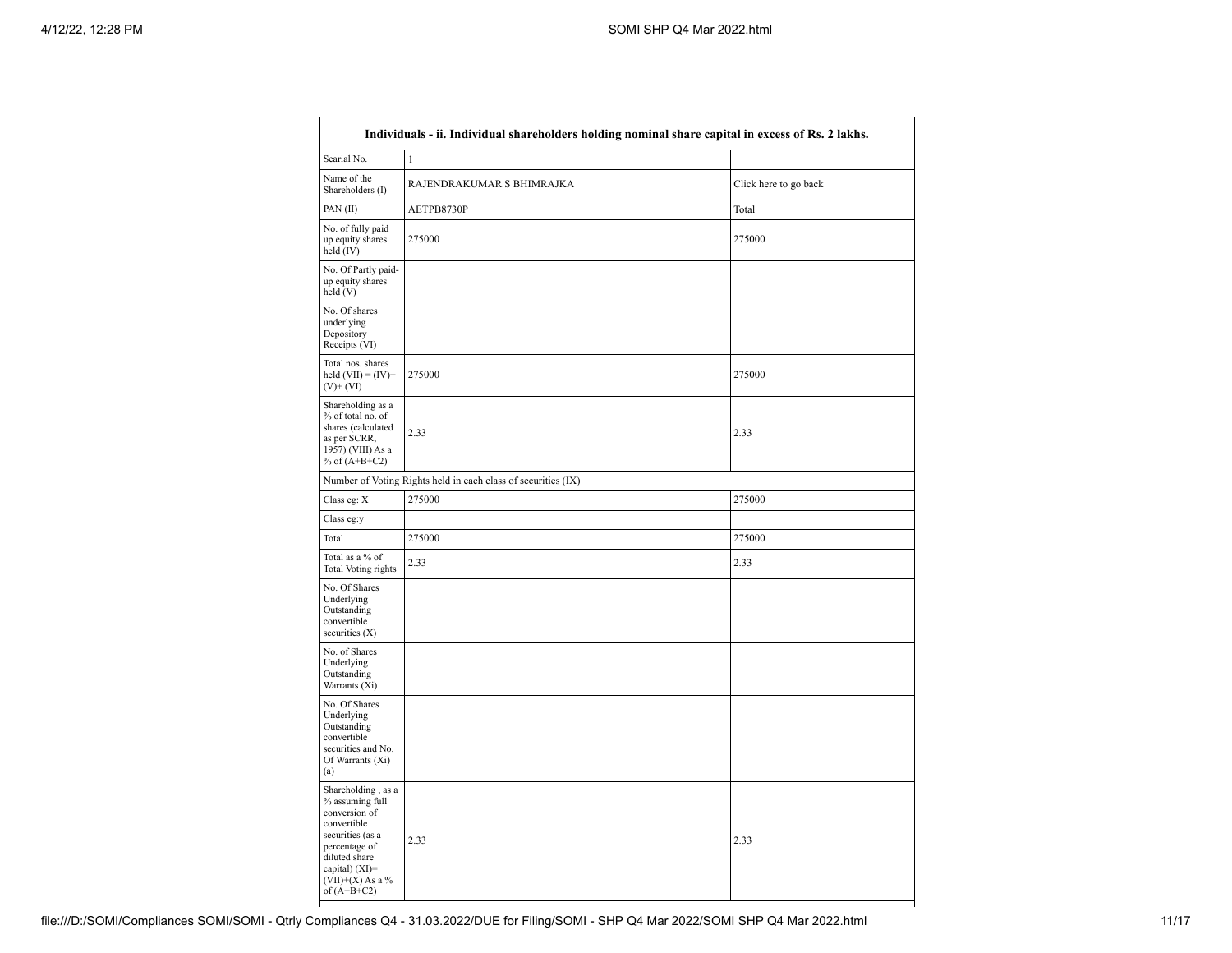| Number of Locked in shares (XII) |        |
|----------------------------------|--------|
|                                  |        |
|                                  |        |
| 275000                           | 275000 |
| Reason for not providing PAN     |        |
|                                  |        |
|                                  |        |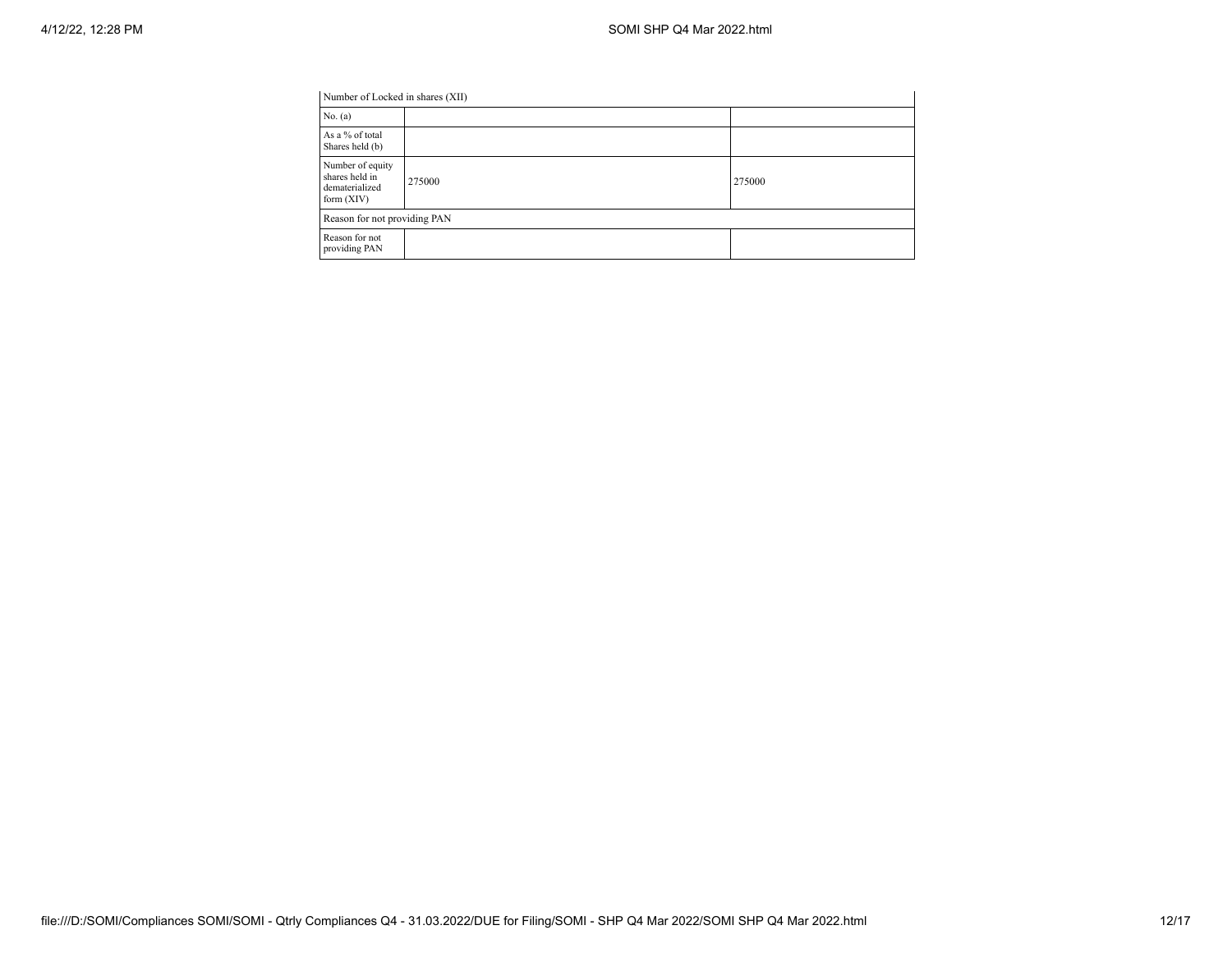| Any Other (specify)                                                                                                  |                     |                            |                                                                     |                                                                                                                                                                                                          |                                              |                                              |                                                                     |  |  |  |  |
|----------------------------------------------------------------------------------------------------------------------|---------------------|----------------------------|---------------------------------------------------------------------|----------------------------------------------------------------------------------------------------------------------------------------------------------------------------------------------------------|----------------------------------------------|----------------------------------------------|---------------------------------------------------------------------|--|--|--|--|
| $\overline{2}$<br>3<br>$\overline{4}$<br>$\overline{7}$<br>Searial No.<br>$\mathbf{1}$<br>5<br>6                     |                     |                            |                                                                     |                                                                                                                                                                                                          |                                              |                                              |                                                                     |  |  |  |  |
| Category                                                                                                             | Clearing<br>Members | <b>Bodies</b><br>Corporate | <b>Bodies</b><br>Corporate                                          | <b>Bodies</b><br><b>Bodies</b><br><b>Bodies Corporate</b><br>Corporate<br>Corporate                                                                                                                      |                                              | <b>Bodies</b><br>Corporate                   |                                                                     |  |  |  |  |
| Category / More<br>than 1 percentage                                                                                 | Category            | Category                   | More than 1<br>percentage of<br>shareholding                        | More than 1<br>percentage of<br>shareholding                                                                                                                                                             | More than 1<br>percentage of<br>shareholding | More than 1<br>percentage of<br>shareholding | More than 1<br>percentage of<br>shareholding                        |  |  |  |  |
| Name of the<br>Shareholders (I)                                                                                      |                     |                            | <b>JOSHNA</b><br><b>TRADING</b><br><b>PRIVATE</b><br><b>LIMITED</b> | ROYAL JAISAL<br><b>MANISH</b><br>SAJOY<br>TRADECOM<br><b>FINANCIAL</b><br><b>RUBBERS</b><br><b>CONSULTANTS PVT</b><br><b>PRIVATE</b><br><b>PRIVATE</b><br><b>LIMITED</b><br><b>LTD</b><br><b>LIMITED</b> |                                              |                                              | <b>SINA</b><br><b>CHEMTRADE</b><br><b>PRIVATE</b><br><b>LIMITED</b> |  |  |  |  |
| PAN(II)                                                                                                              |                     |                            | AABCJ7088F                                                          | AAECM7389P                                                                                                                                                                                               | AAECR2634L                                   | AAKCS0552L                                   | AAKCS0554N                                                          |  |  |  |  |
| No. of the<br>Shareholders (I)                                                                                       | 20                  | 22                         | 1                                                                   | 1                                                                                                                                                                                                        | 1                                            | 1                                            | 1                                                                   |  |  |  |  |
| No. of fully paid<br>up equity shares<br>held (IV)                                                                   | 33930               | 2058044                    | 286000                                                              | 301732                                                                                                                                                                                                   | 382553                                       | 238000                                       | 298000                                                              |  |  |  |  |
| No. Of Partly paid-<br>up equity shares<br>held $(V)$                                                                |                     |                            |                                                                     |                                                                                                                                                                                                          |                                              |                                              |                                                                     |  |  |  |  |
| No. Of shares<br>underlying<br>Depository<br>Receipts (VI)                                                           |                     |                            |                                                                     |                                                                                                                                                                                                          |                                              |                                              |                                                                     |  |  |  |  |
| Total nos. shares<br>held $(VII) = (IV) +$<br>$(V)+(VI)$                                                             | 33930               | 2058044                    | 286000                                                              | 301732                                                                                                                                                                                                   | 382553                                       | 238000                                       | 298000                                                              |  |  |  |  |
| Shareholding as a<br>% of total no. of<br>shares (calculated<br>as per SCRR,<br>1957) (VIII) As a<br>% of $(A+B+C2)$ | 0.29                | 17.47                      | 2.43                                                                | 2.56                                                                                                                                                                                                     | 3.25                                         | 2.02                                         |                                                                     |  |  |  |  |
| Number of Voting Rights held in each class of securities (IX)                                                        |                     |                            |                                                                     |                                                                                                                                                                                                          |                                              |                                              |                                                                     |  |  |  |  |
| Class eg: X                                                                                                          | 33930               | 2058044                    | 286000                                                              | 301732                                                                                                                                                                                                   | 382553                                       | 238000                                       | 298000                                                              |  |  |  |  |
| Class eg:y                                                                                                           |                     |                            |                                                                     |                                                                                                                                                                                                          |                                              |                                              |                                                                     |  |  |  |  |
| Total                                                                                                                | 33930               | 2058044                    | 286000                                                              | 301732                                                                                                                                                                                                   | 382553                                       | 238000                                       | 298000                                                              |  |  |  |  |
| Total as a % of<br><b>Total Voting rights</b>                                                                        | 0.29                | 17.47                      | 2.43                                                                | 2.56                                                                                                                                                                                                     | 3.25                                         | 2.02                                         | 2.53                                                                |  |  |  |  |
| No. Of Shares<br>Underlying<br>Outstanding<br>convertible<br>securities $(X)$                                        |                     |                            |                                                                     |                                                                                                                                                                                                          |                                              |                                              |                                                                     |  |  |  |  |
| No. of Shares<br>Underlying<br>Outstanding<br>Warrants (Xi)                                                          |                     |                            |                                                                     |                                                                                                                                                                                                          |                                              |                                              |                                                                     |  |  |  |  |
| No. Of Shares<br>Underlying<br>Outstanding<br>convertible<br>securities and No.                                      |                     |                            |                                                                     |                                                                                                                                                                                                          |                                              |                                              |                                                                     |  |  |  |  |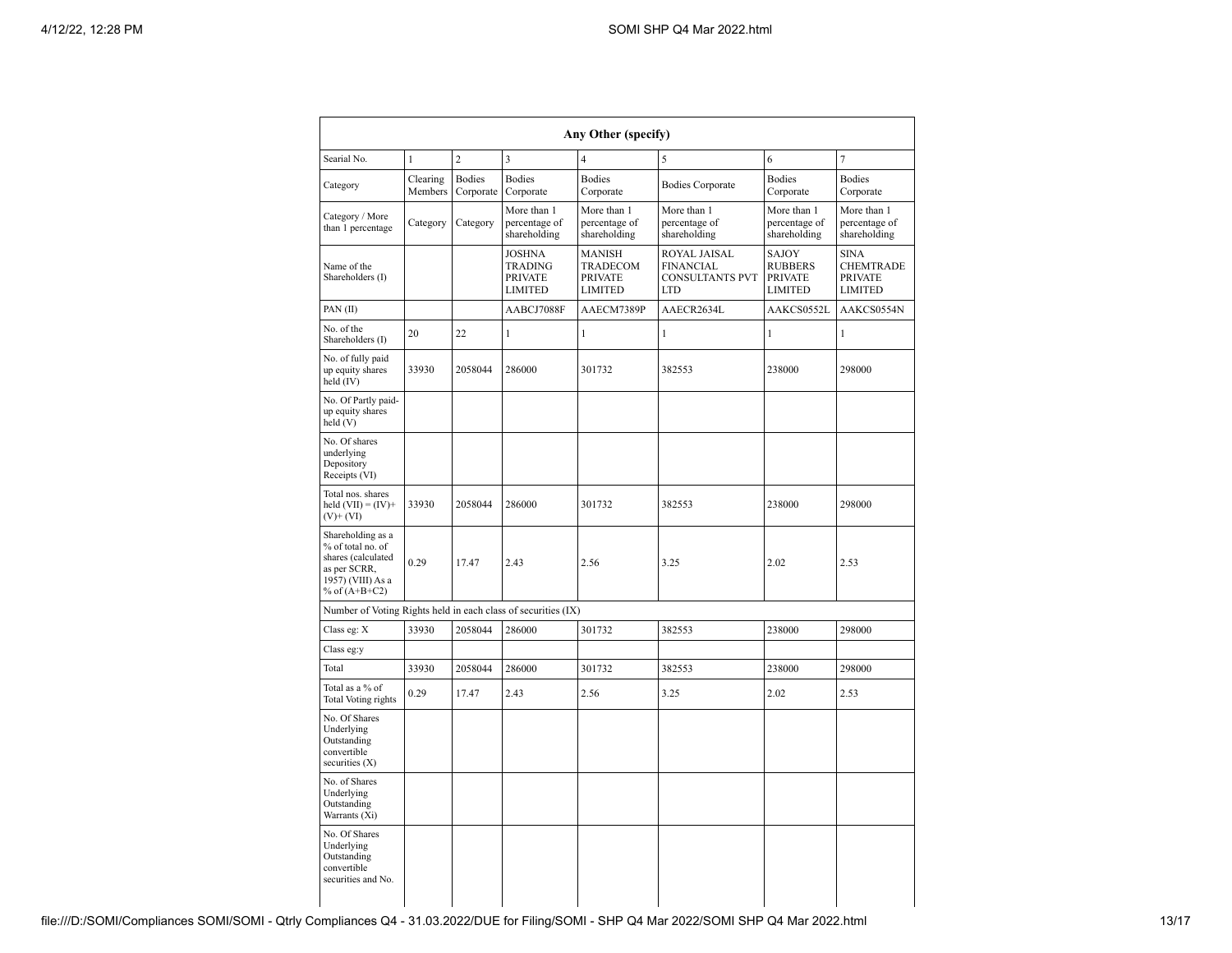| Of Warrants (Xi)<br>(a)                                                                                                                                                                |       |         |          |        |        |          |              |  |  |  |
|----------------------------------------------------------------------------------------------------------------------------------------------------------------------------------------|-------|---------|----------|--------|--------|----------|--------------|--|--|--|
| Shareholding, as a<br>% assuming full<br>conversion of<br>convertible<br>securities (as a<br>percentage of<br>diluted share<br>capital) $(XI)=$<br>$(VII)+(X)$ As a %<br>of $(A+B+C2)$ | 0.29  | 17.47   | 2.43     | 2.56   | 3.25   | 2.02     | 2.53         |  |  |  |
| Number of Locked in shares (XII)                                                                                                                                                       |       |         |          |        |        |          |              |  |  |  |
| No. (a)                                                                                                                                                                                |       |         |          |        |        |          |              |  |  |  |
| As a % of total<br>Shares held (b)                                                                                                                                                     |       |         |          |        |        |          |              |  |  |  |
| Number of equity<br>shares held in<br>dematerialized<br>form $(XIV)$                                                                                                                   | 33930 | 1236044 | $\theta$ | 301732 | 382553 | $\Omega$ | $\mathbf{0}$ |  |  |  |
| Reason for not providing PAN                                                                                                                                                           |       |         |          |        |        |          |              |  |  |  |
| Reason for not<br>providing PAN                                                                                                                                                        |       |         |          |        |        |          |              |  |  |  |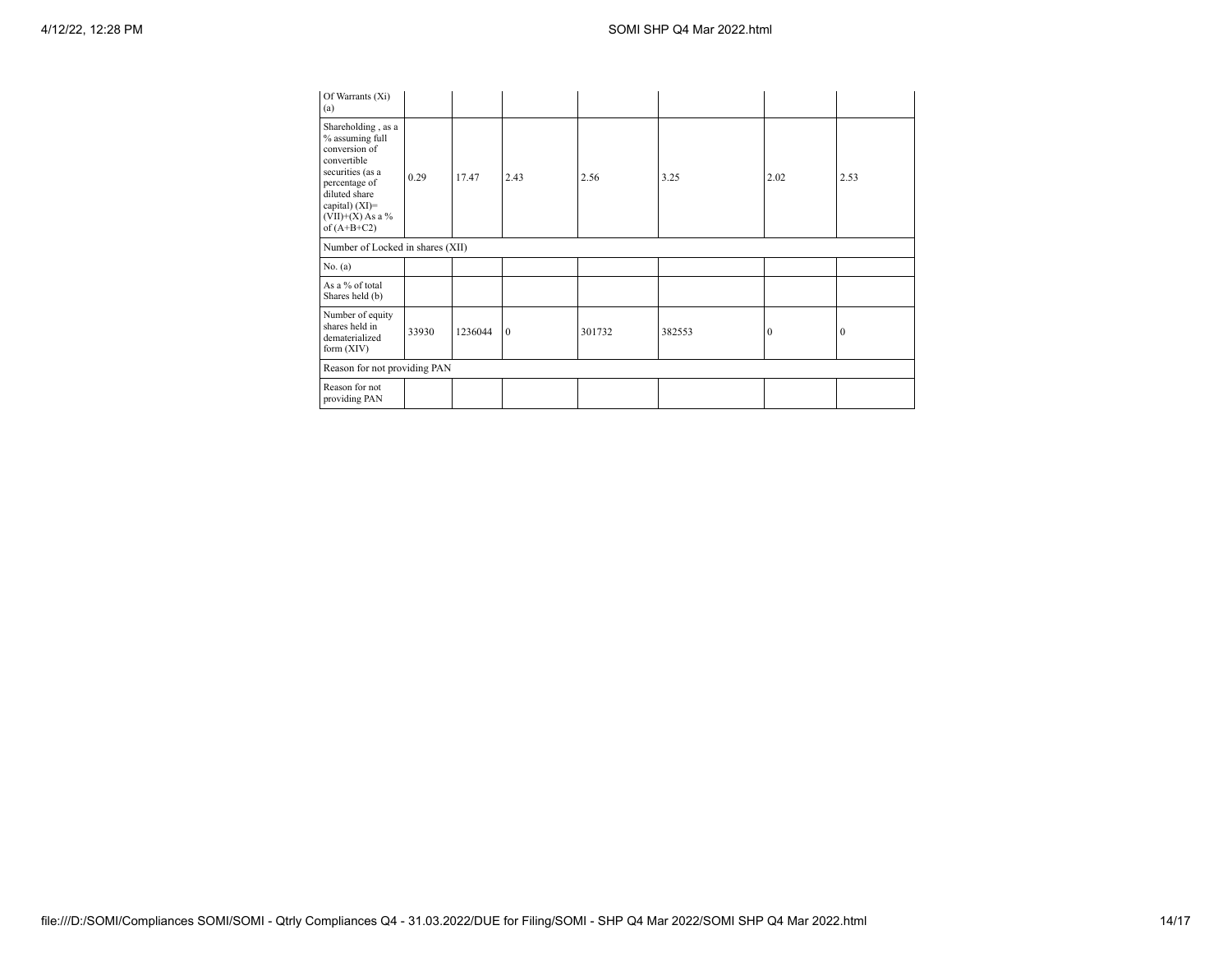| Any Other (specify)                                                                                                  |                                                               |                           |                       |         |  |  |  |  |  |  |  |
|----------------------------------------------------------------------------------------------------------------------|---------------------------------------------------------------|---------------------------|-----------------------|---------|--|--|--|--|--|--|--|
| Searial No.                                                                                                          | 8                                                             | 9                         | 10                    |         |  |  |  |  |  |  |  |
| Category                                                                                                             | <b>Bodies Corporate</b>                                       | Non-Resident Indian (NRI) | HUF                   |         |  |  |  |  |  |  |  |
| Category / More<br>than 1 percentage                                                                                 | More than 1 percentage of shareholding                        | Category                  | Category              |         |  |  |  |  |  |  |  |
| Name of the<br>Shareholders (I)                                                                                      | TRANSLAND SHARES PRIVATE LIMITED                              |                           | Click here to go back |         |  |  |  |  |  |  |  |
| PAN(II)                                                                                                              | AADCT1253A                                                    |                           |                       | Total   |  |  |  |  |  |  |  |
| No. of the<br>Shareholders (I)                                                                                       | 1                                                             | 55                        | 129                   | 226     |  |  |  |  |  |  |  |
| No. of fully paid<br>up equity shares<br>held (IV)                                                                   | 456183                                                        | 50886                     | 116710                | 2259570 |  |  |  |  |  |  |  |
| No. Of Partly paid-<br>up equity shares<br>held (V)                                                                  |                                                               |                           |                       |         |  |  |  |  |  |  |  |
| No. Of shares<br>underlying<br>Depository<br>Receipts (VI)                                                           |                                                               |                           |                       |         |  |  |  |  |  |  |  |
| Total nos. shares<br>held $(VII) = (IV) +$<br>$(V)$ + $(VI)$                                                         | 456183                                                        | 50886                     | 116710                | 2259570 |  |  |  |  |  |  |  |
| Shareholding as a<br>% of total no. of<br>shares (calculated<br>as per SCRR,<br>1957) (VIII) As a<br>% of $(A+B+C2)$ | 3.87                                                          | 0.43                      | 0.99                  | 19.18   |  |  |  |  |  |  |  |
|                                                                                                                      | Number of Voting Rights held in each class of securities (IX) |                           |                       |         |  |  |  |  |  |  |  |
| Class eg: X                                                                                                          | 456183                                                        | 50886                     | 116710                | 2259570 |  |  |  |  |  |  |  |
| Class eg:y                                                                                                           |                                                               |                           |                       |         |  |  |  |  |  |  |  |
| Total                                                                                                                | 456183                                                        | 50886                     | 116710                | 2259570 |  |  |  |  |  |  |  |
| Total as a % of<br><b>Total Voting rights</b>                                                                        | 3.87                                                          | 0.43                      | 0.99                  | 19.18   |  |  |  |  |  |  |  |
| No. Of Shares<br>Underlying<br>Outstanding<br>convertible<br>securities (X)                                          |                                                               |                           |                       |         |  |  |  |  |  |  |  |
| No. of Shares<br>Underlying<br>Outstanding<br>Warrants (Xi)                                                          |                                                               |                           |                       |         |  |  |  |  |  |  |  |
| No. Of Shares<br>Underlying<br>Outstanding<br>convertible<br>securities and No.<br>Of Warrants (Xi)<br>(a)           |                                                               |                           |                       |         |  |  |  |  |  |  |  |
| Shareholding, as a<br>% assuming full<br>conversion of                                                               | 3.87                                                          | 0.43                      | 0.99                  | 19.18   |  |  |  |  |  |  |  |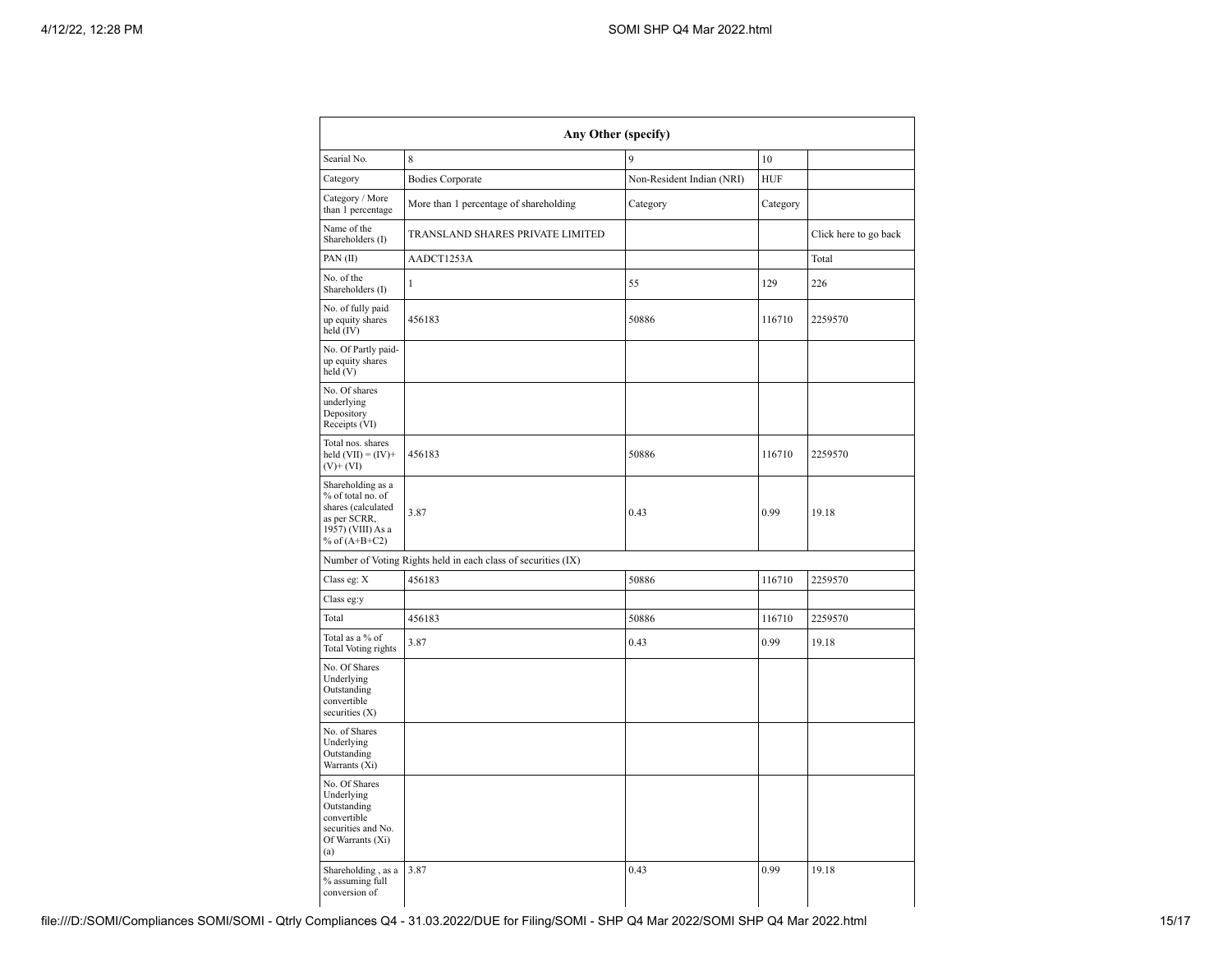| convertible<br>securities (as a<br>percentage of<br>diluted share<br>capital) $(XI)$ =<br>$(VII)+(X)$ As a %<br>of $(A+B+C2)$ |                                  |       |        |         |  |  |  |  |  |  |
|-------------------------------------------------------------------------------------------------------------------------------|----------------------------------|-------|--------|---------|--|--|--|--|--|--|
|                                                                                                                               | Number of Locked in shares (XII) |       |        |         |  |  |  |  |  |  |
| No. $(a)$                                                                                                                     |                                  |       |        |         |  |  |  |  |  |  |
| As a % of total<br>Shares held (b)                                                                                            |                                  |       |        |         |  |  |  |  |  |  |
| Number of equity<br>shares held in<br>dematerialized<br>form $(XIV)$                                                          | 456183                           | 50886 | 116710 | 1437570 |  |  |  |  |  |  |
| Reason for not providing PAN                                                                                                  |                                  |       |        |         |  |  |  |  |  |  |
| Reason for not<br>providing PAN                                                                                               |                                  |       |        |         |  |  |  |  |  |  |